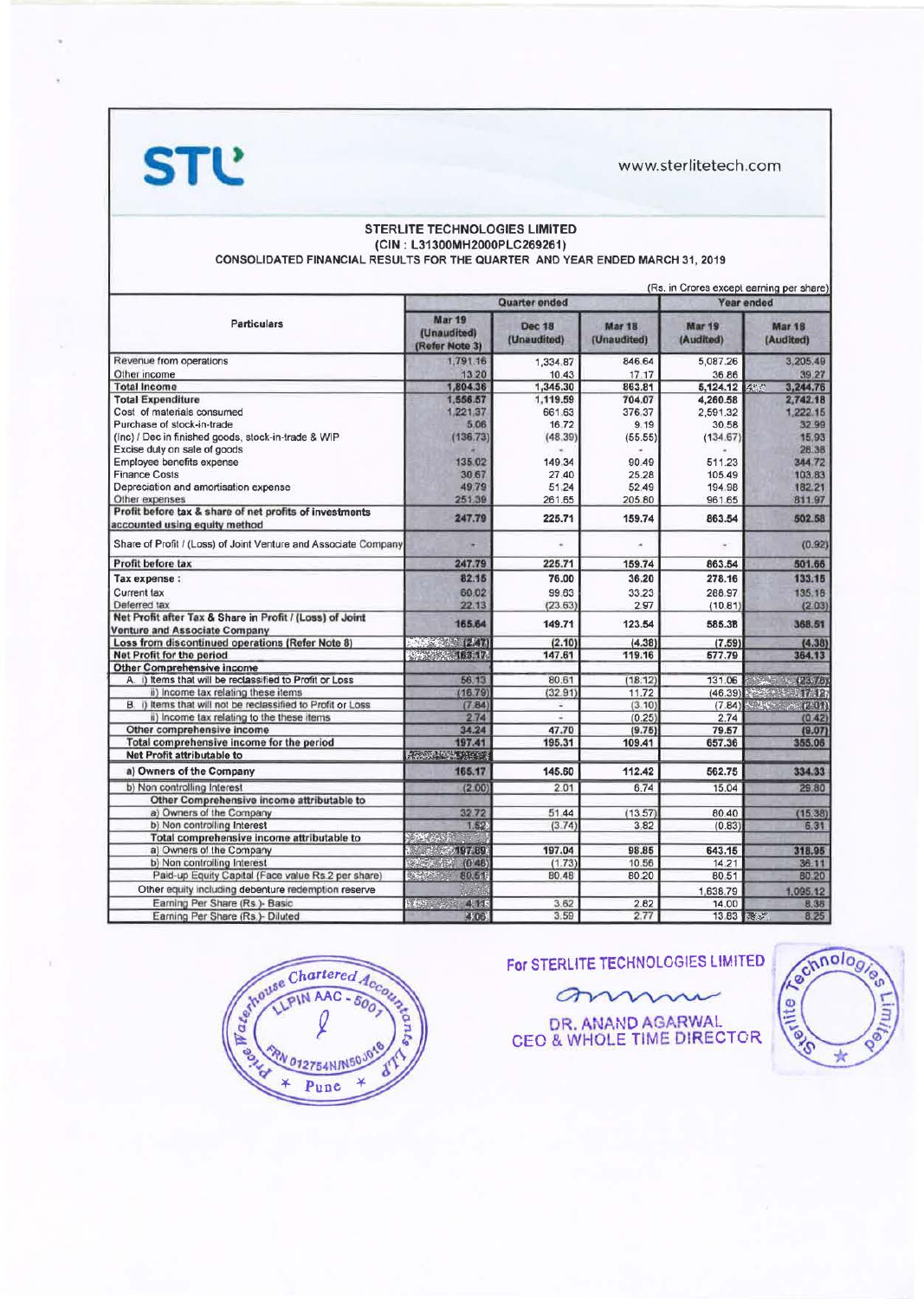**STL** 

www.sterlitetech.com

#### STERLITE TECHNOLOGIES LIMITED (CIN: L31300MH2000PLC269261) STANDALONE FINANCIAL RESULTS FOR THE QUARTER AND YEAR ENDED MARCH 31, 2019

|                                                             |                                                |                              |                              |                     | (Rs. in Crores except earning per share) |
|-------------------------------------------------------------|------------------------------------------------|------------------------------|------------------------------|---------------------|------------------------------------------|
|                                                             |                                                | Quarter ended                | Year ended                   |                     |                                          |
| <b>Particulars</b>                                          | <b>Mar 19</b><br>(Unaudited)<br>(Refer Note 3) | <b>Dec 18</b><br>(Unaudited) | <b>Mar 18</b><br>(Unaudited) | Mar 19<br>(Audited) | <b>Mar 18</b><br>(Audited)               |
| Revenue from operations                                     | 1,788.66                                       | 1,231.19                     | 768.31                       | 4,862.63            | 2,893.57                                 |
| Other income                                                | 12.27                                          | 10.06                        | 16.85                        | 34.84               | 37.03                                    |
| <b>Total Income</b>                                         | 1,800.93                                       | 1,241.25                     | 785.16                       | 4,897.47            | 2,930.60                                 |
| <b>Total Expenditure</b>                                    | 1,507.69                                       | 1,042.97                     | 654.81                       | 4,086.15            | 2,563.36                                 |
| Cost of materials consumed                                  | 1,254.58                                       | 619.90                       | 349.11                       | 2,583.40            | 1,131.10                                 |
| Purchase of stock-in-trade                                  | 1.53                                           | 13.92                        | 9.19                         | 30.58               | 32.99                                    |
| (Inc) / Dec in finished goods, stock-in-trade & WIP         | (160.33)                                       | (24.31)                      | (54.48)                      | (110.47)            | 16.68                                    |
| Excise duty on sale of goods                                |                                                |                              |                              |                     | 28.46                                    |
| Employee benefits expense                                   | 123.79                                         | 118.96                       | 81.75                        | 439.55              | 316.10                                   |
| <b>Finance Costs</b>                                        | 2773                                           | 23.31                        | 27.10                        | 95.25               | 102.68                                   |
| Depreciation and amortisation expense                       | 41.23                                          | 42.43                        | 49.36                        | 167.79              | 170.14                                   |
| Other expenses                                              | 219.16                                         | 248.76                       | 192.78                       | 880.05              | 765.21                                   |
| Profit before tax                                           | 293.24                                         | 198.28                       | 130.35                       | 811.32              | 5.5<br>367.24                            |
| Tax expense :                                               | 100.20                                         | 68.61                        | 31.55                        | 276.09              | 112.56                                   |
| <b>Current tax</b>                                          | 67.87                                          | 89.70                        | 28.44                        | 270.99              | 113.68                                   |
| Deferred tax                                                | 32.33                                          | (21.09)                      | 3.11                         | 5.10                | (1.12)                                   |
| Net profit for the period                                   | 193.04                                         | 129.67                       | 98.80                        | 535.23              | 254.68                                   |
| <b>Other Comprehensive income</b>                           |                                                |                              |                              |                     |                                          |
| A. i) Items that will be reclassified to Profit or Loss     | A 34 15 061                                    | 94.18                        | (33.41)                      | 13277               | (490)                                    |
| ii) Income tax relating these items                         | <b>Kitchen (1674)</b>                          | (32.91)                      | 11.72                        | (46.39)             | 17.12                                    |
| B. i) Items that will not be reclassified to Profit or Loss | 「高大橋」 (人間)                                     | ۰                            | (3.10)                       | (7.84)              | (201)                                    |
| ii) Income tax relating to the these items                  |                                                |                              | (0.25)                       | 2.74                | (0.42)<br><b>MAGES</b>                   |
| Other comprehensive income                                  | 26.17                                          | 61.27                        | (25.04)                      | 81.28               | (34, 32)<br><b>After</b>                 |
| Total comprehensive income for the period                   | 219.21                                         | 190.94                       | 73.76                        | 616.51              | 220.36                                   |
| Paid-up Equity Capital (Face value Rs 2 per share)          | <b>VAIRT 4: BU-51</b>                          | 80.48                        | 80.20                        | 80.51               | 80.20                                    |
| Earning Per Share (Rs.)- Basic                              | SHK43530 4 801                                 | 3.23                         | 2.48                         | 13.32               | 6.38                                     |
| Earning Per Share (Rs.)- Diluted                            |                                                | 3.19                         | 2.44                         | 13.16               | 6.28                                     |
| <b>Debenture Redemption Reserve</b>                         |                                                |                              |                              | 75.00               | 75.00                                    |
| Other equity including debenture redemption reserve         | 公政                                             |                              |                              | 1,507.70            | 989.79<br><b>Trad</b>                    |
| Debt equity ratio (Refer note 10)                           |                                                |                              |                              | 0.96                | 1,09                                     |
| Debt service coverage ratio (Refer note 10)                 | Ste Done King                                  |                              |                              | 5.04                | 2.97                                     |
| Interest Service coverage ratio (Refer note 10)             | $J_{\rm{c}}$ (FM $>$ $J_{\rm{c}}$              |                              |                              | 9.52                | 4.58                                     |



## For STERLITE TECHNOLOGIES LIMITED

amm

DR. ANAND AGARWAL<br>CEO & WHOLE TIME DIRECTOR

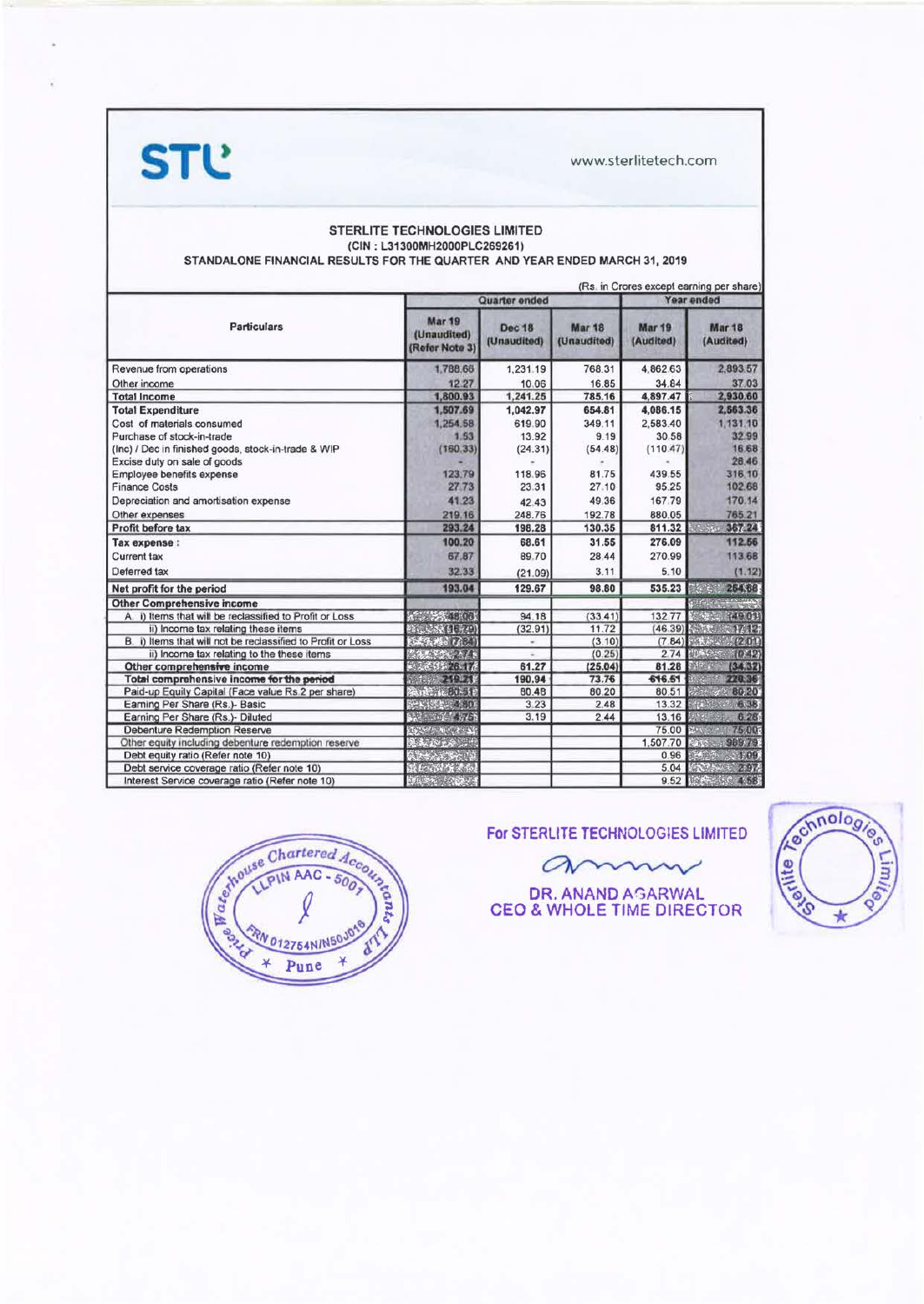**STl!** www.sterlitetech.com

#### STERLITE TECHNOLOGIES LIMITED (CIN: L31300MH2000PLC269261) CONSOLIDATED BALANCE SHEET AS AT MARCH 31, 2019

|                                                                                                                 |                                                                                            |                      | (Rs. In Crores)      |
|-----------------------------------------------------------------------------------------------------------------|--------------------------------------------------------------------------------------------|----------------------|----------------------|
|                                                                                                                 |                                                                                            | Year ended           | Year ended           |
| <b>Particulars</b>                                                                                              |                                                                                            | 31 March 2019        | 31 March 2018        |
|                                                                                                                 |                                                                                            | (Audited)            | (Audited)            |
| <b>ASSETS</b>                                                                                                   |                                                                                            |                      |                      |
|                                                                                                                 |                                                                                            |                      |                      |
| I. Non-current assets                                                                                           |                                                                                            |                      |                      |
| (a) Property Plant & Equipment                                                                                  |                                                                                            | 2,317.46<br>419.44   | 1,135.10<br>357.02   |
| (b) Capital work in progress<br>(c) Investment Property                                                         |                                                                                            |                      | 8.66                 |
| (d) Goodwill (Refer note 7 & 9)                                                                                 |                                                                                            | 107.35               | 73.93                |
| (e) Other Intangible Assets                                                                                     |                                                                                            | 43.06                | 16.17                |
| (f) Financial Assets                                                                                            |                                                                                            |                      |                      |
| (i) Investments                                                                                                 |                                                                                            | 35,30                | 19.60                |
| (ii) Trade Receivables                                                                                          |                                                                                            | 1.76                 | 4.09                 |
| (iii) Loans                                                                                                     |                                                                                            | 42.69                | 35.01                |
| (iv) Other Non-current Financial Assets                                                                         |                                                                                            | 42.40                | 7.69                 |
| (g) Other Non-current Assets                                                                                    |                                                                                            | 24.74                | 98.05                |
| <b>Total Non-current Assets</b>                                                                                 |                                                                                            | 3,034.20             | 1,755.54             |
| <b>II. Current Assets</b>                                                                                       |                                                                                            |                      |                      |
| (a) Inventories                                                                                                 |                                                                                            | 589.65               | 337.85               |
| (b) Financial Assets                                                                                            |                                                                                            |                      |                      |
| (i) Investments                                                                                                 |                                                                                            | 100.17               | 155.00               |
| (ii) Trade receivables                                                                                          |                                                                                            | 1,354.86             | 867.19               |
| (iii) Cash and cash equivalents                                                                                 |                                                                                            | 143.29               | 119.56               |
| (iv) Other bank balances                                                                                        |                                                                                            | 90.39                | 18.92                |
| (v) Other current financial assets                                                                              |                                                                                            | 99.32                | 69.41                |
| (c) Contract Assets                                                                                             |                                                                                            | 1,093.51             |                      |
| (d) Other current assets                                                                                        |                                                                                            | 393.07               | 271.86               |
| (e) Assets classified as held for sale                                                                          |                                                                                            | 113.82               | 116.41               |
| <b>Total Current Assets</b>                                                                                     |                                                                                            | 3,978.08             | 1,956.20             |
| <b>Total Assets</b>                                                                                             |                                                                                            | 7,012.28             | 3,711.74             |
| <b>EQUITY AND LIABILITIES</b>                                                                                   |                                                                                            |                      |                      |
|                                                                                                                 |                                                                                            |                      |                      |
| Equity                                                                                                          |                                                                                            |                      |                      |
| Equity share capital                                                                                            |                                                                                            | 80.51                | 80,20                |
| <b>Other Equity</b><br>Equity attributable to shareholders                                                      |                                                                                            | 1,638.79<br>1,719.30 | 1,095.12<br>1,175.32 |
|                                                                                                                 |                                                                                            |                      |                      |
| Non-Controlling Interest                                                                                        |                                                                                            | 95.40                | 81.95                |
| <b>Total Equity</b>                                                                                             |                                                                                            | 1,814.70             | 1,257.27             |
| <b>Liabilities</b>                                                                                              | For STERLITE TECHNOLOGIES LIMITED                                                          |                      |                      |
|                                                                                                                 | mm                                                                                         |                      |                      |
| I. Non-current liabilities                                                                                      |                                                                                            |                      |                      |
| (a) Financial Liabilities                                                                                       | DR. ANAND AGARWAL                                                                          |                      |                      |
| (i) Borrowings                                                                                                  | <b>CEO &amp; WHOLE TIME DIRECTOR</b>                                                       | 934.84               | 630.54               |
| (ii) Other financial liabilities                                                                                |                                                                                            | 14.88                | 64.82                |
| (b) Employee benefit obligations                                                                                |                                                                                            | 32.35                | 7.66                 |
| (c) Provisions                                                                                                  |                                                                                            | 1.01                 | 25.12                |
| (d) Deferred tax liabilities (net)                                                                              |                                                                                            | 74.39                | 22.16                |
| <b>Total Non-current Liabilities</b>                                                                            |                                                                                            | 1,057.47             | 750.50               |
| <b>II. Current Llabilities</b>                                                                                  |                                                                                            |                      |                      |
| (a) Financial Liabilities                                                                                       |                                                                                            |                      |                      |
| (i) Borrowings                                                                                                  |                                                                                            | 982.69               | 462.74               |
| (ii) Trade payables                                                                                             |                                                                                            |                      |                      |
| (A) total outstanding dues of micro enterprises and small enterprises                                           |                                                                                            | 92.44                | 15.14                |
|                                                                                                                 | (B) total outstanding dues of creditors other than micro enterprises and small enterprises | 1,820.31             | 641.04               |
| (iii) Other financial liabilities                                                                               |                                                                                            | 708.54               | 290.76               |
| (b) Contract liabilities                                                                                        |                                                                                            | 270.36               |                      |
| (c) Other current liabilities                                                                                   |                                                                                            | 81.77                | 146.44               |
| (d) Employee benefit obligations                                                                                |                                                                                            | 22.34                | 22.77                |
| (e) Provisions                                                                                                  |                                                                                            | 11.46                | 28.07                |
| (f) Current Tax Liabilities (Net)                                                                               |                                                                                            | 55.38                |                      |
| (g) Liabilities directly associated with assets classified as held for safe<br><b>Total Current Liabilities</b> | shouse Chartered Account                                                                   | 94,82<br>4,140.11    | 97.01<br>1,703.97    |
|                                                                                                                 | RN 012754NIN50JOY<br><b>BO</b>                                                             | 7,012.28             |                      |
| <b>Total Equity &amp; Liabilities</b>                                                                           |                                                                                            |                      | 3,711.74             |

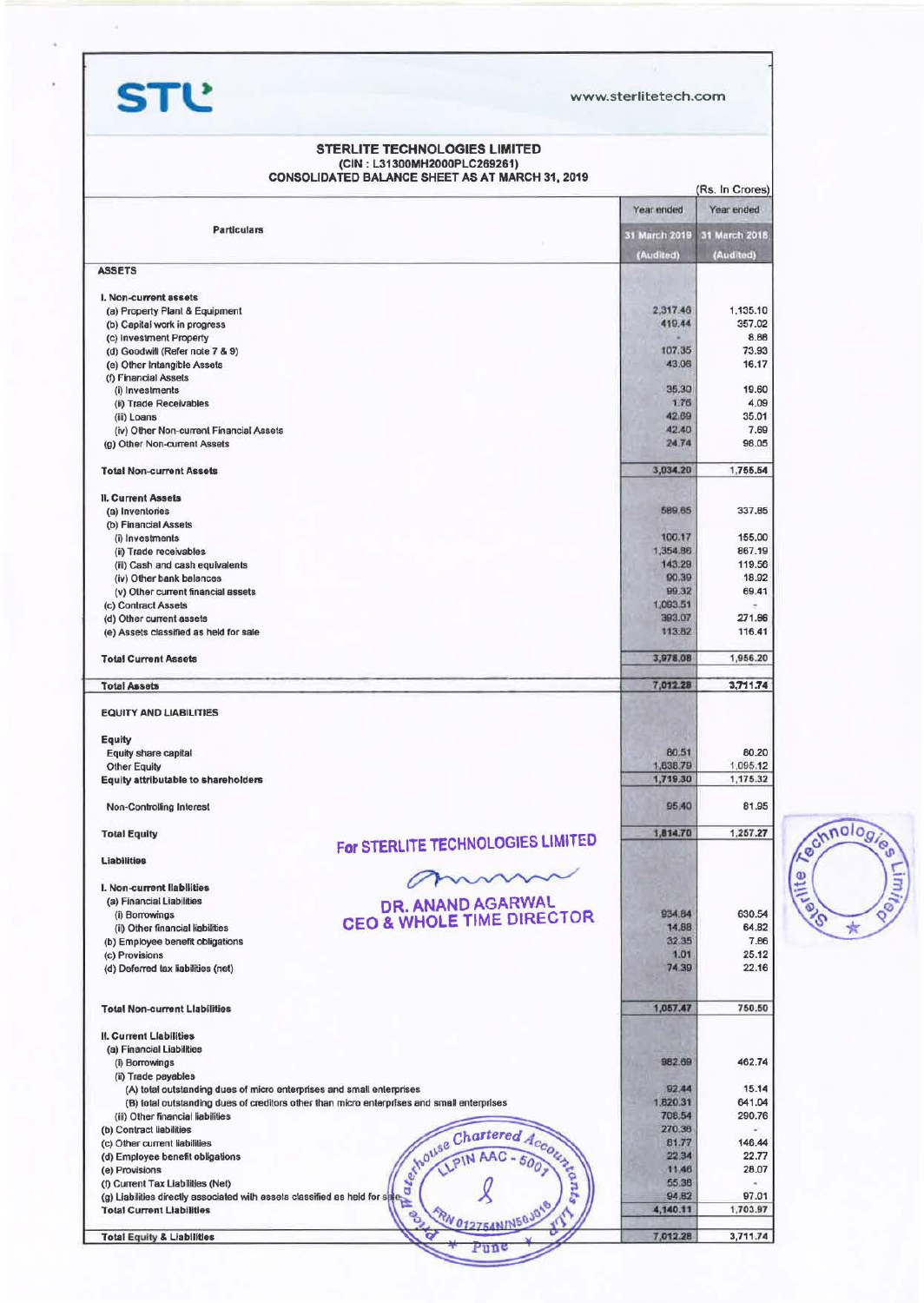**STl!** www.sterlitetech.com

| Year ended<br>Year ended<br><b>Particulars</b><br>31 March 2018<br>31 March 2019<br>(Audited)<br>(Audited)<br>(a) Property Plant & Equipment<br>1,750.31<br>990.88<br>225.84<br>(b) Capital work in progress<br>413.87<br>(c) Investment Property<br>8.88<br>44.29<br>(d) Goodwill (Refer Note 7)<br>73.93<br>14.00<br>164.46<br>1.76<br>(ii) Trade Receivables<br>4.09<br>(iii) Loans<br>115.63<br>90.02<br>(iv) Other Non-current Financial Assets<br>42.37<br>7.69<br>20.62<br>2,567.31<br>381.01<br>(b) Financial Assets<br>(i) Investments<br>100.00<br>155.00<br>1,178.77<br>862.46<br>(ii) Trade receivables<br>69.20<br>(iii) Cash and cash equivalents<br>58.43<br>88.93<br>(iv) Other bank balances<br>97.95<br>1,093.02<br>÷.<br>332 20<br>(e) Assets classified as held for sale<br>28.27<br>20.77<br>3,358.58<br>5,925.89<br>80.51<br>1,507.70<br>1,588.21<br>1,069.99<br>581.71<br>616.22<br>(i) Borrowings<br>For STERLITE TECHNOLOGIES LIMITED<br>64.82<br>(ii) Other financial liabilities<br>14.88<br>32.35<br>(b) Employee benefit obligations<br>mmmm<br>0.72<br>72.13<br>DR. ANAND AGARWAL<br><b>CEO &amp; WHOLE TIME DIRECTOR</b><br>701.79<br>797.48<br>(ii) Trade payables<br>92.30<br>15.11<br>(A) total outstanding dues of micro enterprises and small enterprises<br>(B) total outstanding dues of creditors other than micro enterprises and small enterprises<br>1,717.69<br>618.39<br>(iii) Other financial liabilities<br>287.53<br>629.66<br>(b) Contract liabilities<br>269.31<br>49.59<br>Schouse Chartered Account<br>14.52<br>9.96<br>55.38<br>医<br>3,635.89<br>eg.<br><b>Total Equity &amp; Liabilities</b> |                                      | (CIN: L31300MH2000PLC269261)<br>STANDALONE BALANCE SHEET AS AT MARCH 31, 2019 |          |                 |
|---------------------------------------------------------------------------------------------------------------------------------------------------------------------------------------------------------------------------------------------------------------------------------------------------------------------------------------------------------------------------------------------------------------------------------------------------------------------------------------------------------------------------------------------------------------------------------------------------------------------------------------------------------------------------------------------------------------------------------------------------------------------------------------------------------------------------------------------------------------------------------------------------------------------------------------------------------------------------------------------------------------------------------------------------------------------------------------------------------------------------------------------------------------------------------------------------------------------------------------------------------------------------------------------------------------------------------------------------------------------------------------------------------------------------------------------------------------------------------------------------------------------------------------------------------------------------------------------------------------------------------------------------|--------------------------------------|-------------------------------------------------------------------------------|----------|-----------------|
|                                                                                                                                                                                                                                                                                                                                                                                                                                                                                                                                                                                                                                                                                                                                                                                                                                                                                                                                                                                                                                                                                                                                                                                                                                                                                                                                                                                                                                                                                                                                                                                                                                                   |                                      |                                                                               |          | (Rs. In Crores) |
|                                                                                                                                                                                                                                                                                                                                                                                                                                                                                                                                                                                                                                                                                                                                                                                                                                                                                                                                                                                                                                                                                                                                                                                                                                                                                                                                                                                                                                                                                                                                                                                                                                                   |                                      |                                                                               |          |                 |
|                                                                                                                                                                                                                                                                                                                                                                                                                                                                                                                                                                                                                                                                                                                                                                                                                                                                                                                                                                                                                                                                                                                                                                                                                                                                                                                                                                                                                                                                                                                                                                                                                                                   |                                      |                                                                               |          |                 |
|                                                                                                                                                                                                                                                                                                                                                                                                                                                                                                                                                                                                                                                                                                                                                                                                                                                                                                                                                                                                                                                                                                                                                                                                                                                                                                                                                                                                                                                                                                                                                                                                                                                   |                                      |                                                                               |          |                 |
|                                                                                                                                                                                                                                                                                                                                                                                                                                                                                                                                                                                                                                                                                                                                                                                                                                                                                                                                                                                                                                                                                                                                                                                                                                                                                                                                                                                                                                                                                                                                                                                                                                                   | <b>ASSETS</b>                        |                                                                               |          |                 |
|                                                                                                                                                                                                                                                                                                                                                                                                                                                                                                                                                                                                                                                                                                                                                                                                                                                                                                                                                                                                                                                                                                                                                                                                                                                                                                                                                                                                                                                                                                                                                                                                                                                   | I. Non-current assets                |                                                                               |          |                 |
|                                                                                                                                                                                                                                                                                                                                                                                                                                                                                                                                                                                                                                                                                                                                                                                                                                                                                                                                                                                                                                                                                                                                                                                                                                                                                                                                                                                                                                                                                                                                                                                                                                                   |                                      |                                                                               |          |                 |
|                                                                                                                                                                                                                                                                                                                                                                                                                                                                                                                                                                                                                                                                                                                                                                                                                                                                                                                                                                                                                                                                                                                                                                                                                                                                                                                                                                                                                                                                                                                                                                                                                                                   |                                      |                                                                               |          |                 |
|                                                                                                                                                                                                                                                                                                                                                                                                                                                                                                                                                                                                                                                                                                                                                                                                                                                                                                                                                                                                                                                                                                                                                                                                                                                                                                                                                                                                                                                                                                                                                                                                                                                   |                                      |                                                                               |          |                 |
|                                                                                                                                                                                                                                                                                                                                                                                                                                                                                                                                                                                                                                                                                                                                                                                                                                                                                                                                                                                                                                                                                                                                                                                                                                                                                                                                                                                                                                                                                                                                                                                                                                                   | (e) Other Intangible Assets          |                                                                               |          | 14.71           |
|                                                                                                                                                                                                                                                                                                                                                                                                                                                                                                                                                                                                                                                                                                                                                                                                                                                                                                                                                                                                                                                                                                                                                                                                                                                                                                                                                                                                                                                                                                                                                                                                                                                   | (f) Financial Assets                 |                                                                               |          |                 |
|                                                                                                                                                                                                                                                                                                                                                                                                                                                                                                                                                                                                                                                                                                                                                                                                                                                                                                                                                                                                                                                                                                                                                                                                                                                                                                                                                                                                                                                                                                                                                                                                                                                   | (i) Investments                      |                                                                               |          | 120.98          |
|                                                                                                                                                                                                                                                                                                                                                                                                                                                                                                                                                                                                                                                                                                                                                                                                                                                                                                                                                                                                                                                                                                                                                                                                                                                                                                                                                                                                                                                                                                                                                                                                                                                   |                                      |                                                                               |          |                 |
|                                                                                                                                                                                                                                                                                                                                                                                                                                                                                                                                                                                                                                                                                                                                                                                                                                                                                                                                                                                                                                                                                                                                                                                                                                                                                                                                                                                                                                                                                                                                                                                                                                                   |                                      |                                                                               |          |                 |
|                                                                                                                                                                                                                                                                                                                                                                                                                                                                                                                                                                                                                                                                                                                                                                                                                                                                                                                                                                                                                                                                                                                                                                                                                                                                                                                                                                                                                                                                                                                                                                                                                                                   | (g) Other Non-current Assets         |                                                                               |          | 97.74           |
|                                                                                                                                                                                                                                                                                                                                                                                                                                                                                                                                                                                                                                                                                                                                                                                                                                                                                                                                                                                                                                                                                                                                                                                                                                                                                                                                                                                                                                                                                                                                                                                                                                                   |                                      |                                                                               |          |                 |
|                                                                                                                                                                                                                                                                                                                                                                                                                                                                                                                                                                                                                                                                                                                                                                                                                                                                                                                                                                                                                                                                                                                                                                                                                                                                                                                                                                                                                                                                                                                                                                                                                                                   | <b>Total Non-current Assets</b>      |                                                                               |          | 1,634.76        |
|                                                                                                                                                                                                                                                                                                                                                                                                                                                                                                                                                                                                                                                                                                                                                                                                                                                                                                                                                                                                                                                                                                                                                                                                                                                                                                                                                                                                                                                                                                                                                                                                                                                   | II. Current Assets                   |                                                                               |          |                 |
|                                                                                                                                                                                                                                                                                                                                                                                                                                                                                                                                                                                                                                                                                                                                                                                                                                                                                                                                                                                                                                                                                                                                                                                                                                                                                                                                                                                                                                                                                                                                                                                                                                                   | (a) Inventories                      |                                                                               |          | 306.04          |
|                                                                                                                                                                                                                                                                                                                                                                                                                                                                                                                                                                                                                                                                                                                                                                                                                                                                                                                                                                                                                                                                                                                                                                                                                                                                                                                                                                                                                                                                                                                                                                                                                                                   |                                      |                                                                               |          |                 |
|                                                                                                                                                                                                                                                                                                                                                                                                                                                                                                                                                                                                                                                                                                                                                                                                                                                                                                                                                                                                                                                                                                                                                                                                                                                                                                                                                                                                                                                                                                                                                                                                                                                   |                                      |                                                                               |          |                 |
|                                                                                                                                                                                                                                                                                                                                                                                                                                                                                                                                                                                                                                                                                                                                                                                                                                                                                                                                                                                                                                                                                                                                                                                                                                                                                                                                                                                                                                                                                                                                                                                                                                                   |                                      |                                                                               |          |                 |
|                                                                                                                                                                                                                                                                                                                                                                                                                                                                                                                                                                                                                                                                                                                                                                                                                                                                                                                                                                                                                                                                                                                                                                                                                                                                                                                                                                                                                                                                                                                                                                                                                                                   |                                      |                                                                               |          | 6.22            |
|                                                                                                                                                                                                                                                                                                                                                                                                                                                                                                                                                                                                                                                                                                                                                                                                                                                                                                                                                                                                                                                                                                                                                                                                                                                                                                                                                                                                                                                                                                                                                                                                                                                   | (v) Other current financial assets   |                                                                               |          | 68.20           |
|                                                                                                                                                                                                                                                                                                                                                                                                                                                                                                                                                                                                                                                                                                                                                                                                                                                                                                                                                                                                                                                                                                                                                                                                                                                                                                                                                                                                                                                                                                                                                                                                                                                   | (c) Contract Assets                  |                                                                               |          |                 |
|                                                                                                                                                                                                                                                                                                                                                                                                                                                                                                                                                                                                                                                                                                                                                                                                                                                                                                                                                                                                                                                                                                                                                                                                                                                                                                                                                                                                                                                                                                                                                                                                                                                   | (d) Other current assets             |                                                                               |          | 261.20          |
|                                                                                                                                                                                                                                                                                                                                                                                                                                                                                                                                                                                                                                                                                                                                                                                                                                                                                                                                                                                                                                                                                                                                                                                                                                                                                                                                                                                                                                                                                                                                                                                                                                                   |                                      |                                                                               |          |                 |
|                                                                                                                                                                                                                                                                                                                                                                                                                                                                                                                                                                                                                                                                                                                                                                                                                                                                                                                                                                                                                                                                                                                                                                                                                                                                                                                                                                                                                                                                                                                                                                                                                                                   | <b>Total Current Assets</b>          |                                                                               |          | 1,749.09        |
|                                                                                                                                                                                                                                                                                                                                                                                                                                                                                                                                                                                                                                                                                                                                                                                                                                                                                                                                                                                                                                                                                                                                                                                                                                                                                                                                                                                                                                                                                                                                                                                                                                                   | <b>Total Assets</b>                  |                                                                               |          | 3,383.85        |
|                                                                                                                                                                                                                                                                                                                                                                                                                                                                                                                                                                                                                                                                                                                                                                                                                                                                                                                                                                                                                                                                                                                                                                                                                                                                                                                                                                                                                                                                                                                                                                                                                                                   | <b>EQUITY AND LIABILITIES</b>        |                                                                               |          |                 |
|                                                                                                                                                                                                                                                                                                                                                                                                                                                                                                                                                                                                                                                                                                                                                                                                                                                                                                                                                                                                                                                                                                                                                                                                                                                                                                                                                                                                                                                                                                                                                                                                                                                   | <b>Equity</b>                        |                                                                               |          |                 |
|                                                                                                                                                                                                                                                                                                                                                                                                                                                                                                                                                                                                                                                                                                                                                                                                                                                                                                                                                                                                                                                                                                                                                                                                                                                                                                                                                                                                                                                                                                                                                                                                                                                   | Equity share capital                 |                                                                               |          | 80.20           |
|                                                                                                                                                                                                                                                                                                                                                                                                                                                                                                                                                                                                                                                                                                                                                                                                                                                                                                                                                                                                                                                                                                                                                                                                                                                                                                                                                                                                                                                                                                                                                                                                                                                   | <b>Other Equity</b>                  |                                                                               |          | 989.79          |
|                                                                                                                                                                                                                                                                                                                                                                                                                                                                                                                                                                                                                                                                                                                                                                                                                                                                                                                                                                                                                                                                                                                                                                                                                                                                                                                                                                                                                                                                                                                                                                                                                                                   | <b>Total Equity</b>                  |                                                                               |          |                 |
|                                                                                                                                                                                                                                                                                                                                                                                                                                                                                                                                                                                                                                                                                                                                                                                                                                                                                                                                                                                                                                                                                                                                                                                                                                                                                                                                                                                                                                                                                                                                                                                                                                                   | <b>Liabilities</b>                   |                                                                               |          |                 |
|                                                                                                                                                                                                                                                                                                                                                                                                                                                                                                                                                                                                                                                                                                                                                                                                                                                                                                                                                                                                                                                                                                                                                                                                                                                                                                                                                                                                                                                                                                                                                                                                                                                   | I. Non-current liabilities           |                                                                               |          |                 |
|                                                                                                                                                                                                                                                                                                                                                                                                                                                                                                                                                                                                                                                                                                                                                                                                                                                                                                                                                                                                                                                                                                                                                                                                                                                                                                                                                                                                                                                                                                                                                                                                                                                   | (a) Financial Liabilities            |                                                                               |          |                 |
|                                                                                                                                                                                                                                                                                                                                                                                                                                                                                                                                                                                                                                                                                                                                                                                                                                                                                                                                                                                                                                                                                                                                                                                                                                                                                                                                                                                                                                                                                                                                                                                                                                                   |                                      |                                                                               |          |                 |
|                                                                                                                                                                                                                                                                                                                                                                                                                                                                                                                                                                                                                                                                                                                                                                                                                                                                                                                                                                                                                                                                                                                                                                                                                                                                                                                                                                                                                                                                                                                                                                                                                                                   |                                      |                                                                               |          | 7.87            |
|                                                                                                                                                                                                                                                                                                                                                                                                                                                                                                                                                                                                                                                                                                                                                                                                                                                                                                                                                                                                                                                                                                                                                                                                                                                                                                                                                                                                                                                                                                                                                                                                                                                   | (c) Provisions                       |                                                                               |          | 24.96           |
|                                                                                                                                                                                                                                                                                                                                                                                                                                                                                                                                                                                                                                                                                                                                                                                                                                                                                                                                                                                                                                                                                                                                                                                                                                                                                                                                                                                                                                                                                                                                                                                                                                                   | (d) Deferred tax liabilities (net)   |                                                                               |          | 30.21           |
|                                                                                                                                                                                                                                                                                                                                                                                                                                                                                                                                                                                                                                                                                                                                                                                                                                                                                                                                                                                                                                                                                                                                                                                                                                                                                                                                                                                                                                                                                                                                                                                                                                                   |                                      |                                                                               |          |                 |
|                                                                                                                                                                                                                                                                                                                                                                                                                                                                                                                                                                                                                                                                                                                                                                                                                                                                                                                                                                                                                                                                                                                                                                                                                                                                                                                                                                                                                                                                                                                                                                                                                                                   | <b>Total Non-current Liabilities</b> |                                                                               |          | 744.08          |
|                                                                                                                                                                                                                                                                                                                                                                                                                                                                                                                                                                                                                                                                                                                                                                                                                                                                                                                                                                                                                                                                                                                                                                                                                                                                                                                                                                                                                                                                                                                                                                                                                                                   | II. Current Liabilities              |                                                                               |          |                 |
|                                                                                                                                                                                                                                                                                                                                                                                                                                                                                                                                                                                                                                                                                                                                                                                                                                                                                                                                                                                                                                                                                                                                                                                                                                                                                                                                                                                                                                                                                                                                                                                                                                                   | (a) Financial Liabilities            |                                                                               |          |                 |
|                                                                                                                                                                                                                                                                                                                                                                                                                                                                                                                                                                                                                                                                                                                                                                                                                                                                                                                                                                                                                                                                                                                                                                                                                                                                                                                                                                                                                                                                                                                                                                                                                                                   | (i) Borrowings                       |                                                                               |          | 462.74          |
|                                                                                                                                                                                                                                                                                                                                                                                                                                                                                                                                                                                                                                                                                                                                                                                                                                                                                                                                                                                                                                                                                                                                                                                                                                                                                                                                                                                                                                                                                                                                                                                                                                                   |                                      |                                                                               |          |                 |
|                                                                                                                                                                                                                                                                                                                                                                                                                                                                                                                                                                                                                                                                                                                                                                                                                                                                                                                                                                                                                                                                                                                                                                                                                                                                                                                                                                                                                                                                                                                                                                                                                                                   |                                      |                                                                               |          |                 |
|                                                                                                                                                                                                                                                                                                                                                                                                                                                                                                                                                                                                                                                                                                                                                                                                                                                                                                                                                                                                                                                                                                                                                                                                                                                                                                                                                                                                                                                                                                                                                                                                                                                   |                                      |                                                                               |          |                 |
|                                                                                                                                                                                                                                                                                                                                                                                                                                                                                                                                                                                                                                                                                                                                                                                                                                                                                                                                                                                                                                                                                                                                                                                                                                                                                                                                                                                                                                                                                                                                                                                                                                                   |                                      |                                                                               |          |                 |
|                                                                                                                                                                                                                                                                                                                                                                                                                                                                                                                                                                                                                                                                                                                                                                                                                                                                                                                                                                                                                                                                                                                                                                                                                                                                                                                                                                                                                                                                                                                                                                                                                                                   | (c) Other current liabilities        |                                                                               |          | 136.43          |
|                                                                                                                                                                                                                                                                                                                                                                                                                                                                                                                                                                                                                                                                                                                                                                                                                                                                                                                                                                                                                                                                                                                                                                                                                                                                                                                                                                                                                                                                                                                                                                                                                                                   | (d) Employee benefit obligations     |                                                                               |          | 22.75           |
|                                                                                                                                                                                                                                                                                                                                                                                                                                                                                                                                                                                                                                                                                                                                                                                                                                                                                                                                                                                                                                                                                                                                                                                                                                                                                                                                                                                                                                                                                                                                                                                                                                                   | (e) Provisions                       |                                                                               |          | 26.83           |
|                                                                                                                                                                                                                                                                                                                                                                                                                                                                                                                                                                                                                                                                                                                                                                                                                                                                                                                                                                                                                                                                                                                                                                                                                                                                                                                                                                                                                                                                                                                                                                                                                                                   | (f) Current Tax Liabilities (Net)    |                                                                               |          |                 |
|                                                                                                                                                                                                                                                                                                                                                                                                                                                                                                                                                                                                                                                                                                                                                                                                                                                                                                                                                                                                                                                                                                                                                                                                                                                                                                                                                                                                                                                                                                                                                                                                                                                   | <b>Total Current Liabilities</b>     |                                                                               |          | 1,569.78        |
|                                                                                                                                                                                                                                                                                                                                                                                                                                                                                                                                                                                                                                                                                                                                                                                                                                                                                                                                                                                                                                                                                                                                                                                                                                                                                                                                                                                                                                                                                                                                                                                                                                                   |                                      | $2754$ NJP                                                                    | 5,925.89 | 3,383.85        |